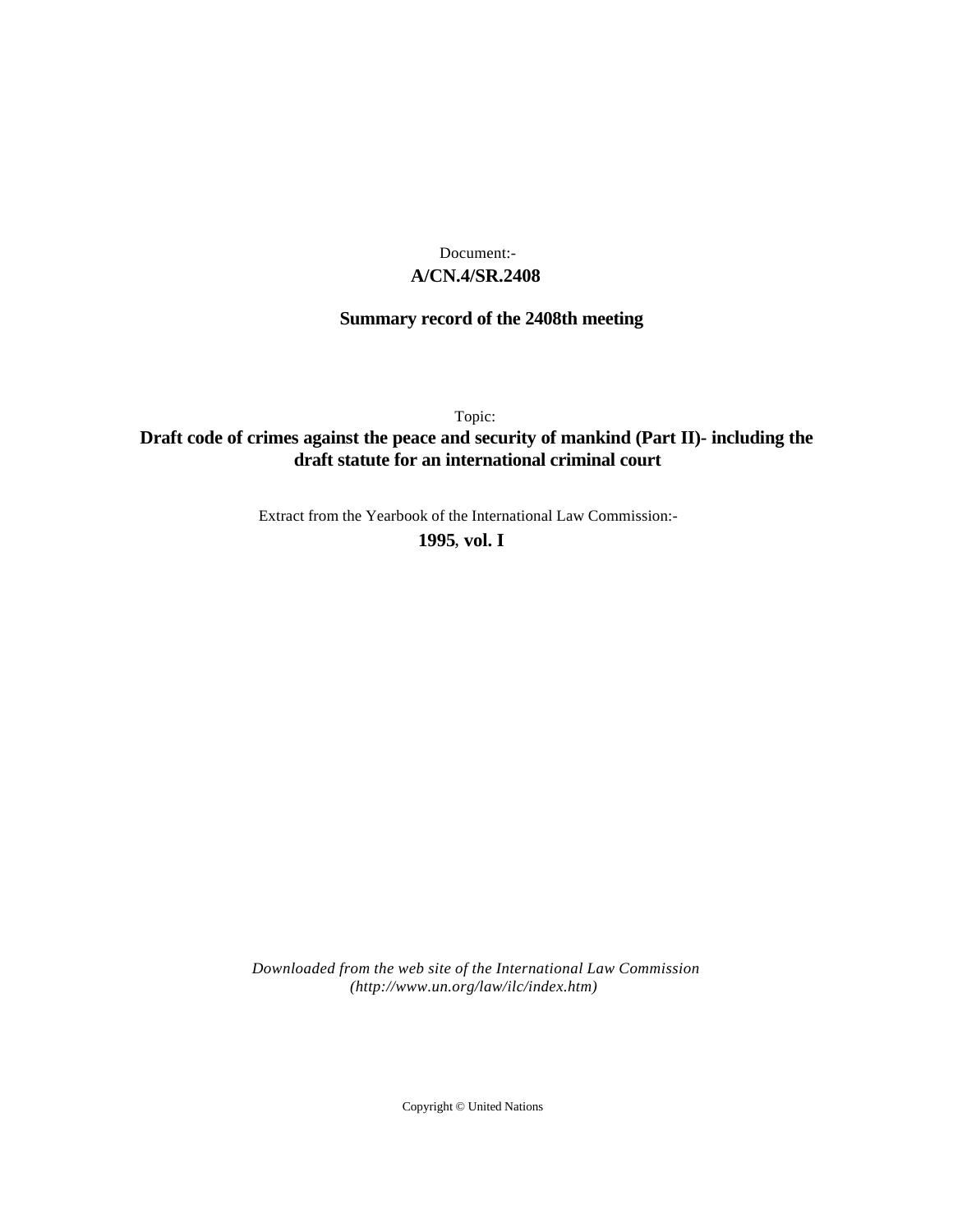*Friday, 30 June 1995, at 10.15 a.m.*

*Chairman:* Mr. Pemmaraju Sreenivasa RAO

*Present:* Mr. Al-Khasawneh, Mr. Arangio-Ruiz, Mr. Barboza, Mr. Bennouna, Mr. Bowett, Mr. de Saram, Mr. Eiriksson, Mr. Elaraby, Mr. Fomba, Mr. Giiney, Mr. He, Mr. Idris, Mr. Kabatsi, Mr. Kusuma-Atmadja, Mr. Lukashuk, Mr. Mahiou, Mr. Mikulka, Mr. Pambou-Tchivounda, Mr. Pellet, Mr. Razafindralambo, Mr. Rosenstock, Mr. Szekely, Mr. Thiam, Mr. Tomuschat, Mr. Vargas Carreño, Mr. Villagrán Kramer, Mr. Yamada, Mr. Yankov.

**Draft Code of Crimes against the Peace and Security of Mankind** *(continued)\** **(A/CN.4/464 and Add.l, sect. B, A/CN.4/466,<sup>1</sup> A/CN.4/L.505, A/CN.4/L.506 and Corr.l, A/CN.4/L.509)**

[Agenda item 4]

DRAFT ARTICLES PROPOSED BY THE DRAFTING COMMITTEE ON SECOND READING<sup>2</sup>

1. The CHAIRMAN invited the Chairman of the Drafting Committee to introduce the draft articles adopted by the Drafting Committee on second reading, which read:

[Part one

#### CHAPTER **1. .. .]**

*Article I.<sup>3</sup> Scope and application of the present Code*

**1. The present Code applies to the crimes against the peace and security of mankind set forth in Part Two.**

**2. Crimes against the peace and security of mankind are crimes under international law and punishable as such, whether or not they are punishable under national law.**

*[Article 2]*

**[Redrafted and appears as paragraph 2 to article 1.]**

*Article 3<sup>4</sup>*

*[Article 4]*

**[Deleted]**

*Article* **5.** *Responsibility of States*

**The fact that the present Code provides for the responsibility of individuals for crimes against the peace and security of mankind is without prejudice to any question of the responsibility of States under international law.**

*Article 5* **bis.** *Establishment of jurisdiction*

**Each State party shall take such measures as may be necessary to establish its jurisdiction over crimes against the peace and security of mankind.**

*Article 6. Obligation to extradite or prosecute*

**The State in the territory of which an individual alleged to have committed a crime against the peace and security of mankind is found shall either extradite that individual or refer the case to its competent authorities for the purpose of prosecution.**

#### *Article 6* **bis.** *Extradition of alleged offenders*

**1. To the extent that the crimes set out in articles .. . are not extraditable offences in any extradition treaty existing between States parties, they shall be deemed to be included as such therein. States parties undertake to include those crimes as extraditable offences in every extradition treaty to be concluded between them.**

**2. If a State party which makes extradition conditional on the existence of a treaty receives a request for extradition from another State party with which it has no extradition treaty, it may at its option consider the present Code as the legal basis for extradition in respect of those crimes. Extradition shall be subject to the conditions provided in the law of the requested State.**

**3. States parties which do not make extradition conditional on the existence of a treaty shall recognize those crimes as extraditable offences between themselves subject to the conditions provided in the law of the requested State.**

**4. Each of those crimes shall be treated, for the purpose of extradition between States parties, as if it had been committed not only in the place in which it occurred but also in the territories of the States parties which have established their jurisdiction in accordance with article 5** *bis.*

<sup>\*</sup> Resumed from the 2387th meeting.

<sup>1</sup> Reproduced in *Yearbook . . . 1995,* vol. II (Part One).

<sup>&</sup>lt;sup>2</sup> For the text of the draft articles provisionally adopted by the Commission on first reading, see *Yearbook. . . 1991,* vol. II (Part Two), pp. 94-97.

<sup>&</sup>lt;sup>3</sup> The Drafting Committee agreed that the question of the characteristics of the crimes under the Code should be examined at a later stage.

<sup>&</sup>lt;sup>4</sup> The Drafting Committee agreed to revert to article 3 at a later stage.

<sup>&</sup>lt;sup>5</sup> The question of jurisdiction will be reviewed, once the substantive articles on crimes are finalized, with a view to examining the possibility of exclusive international jurisdiction in the case of specific crimes including aggression.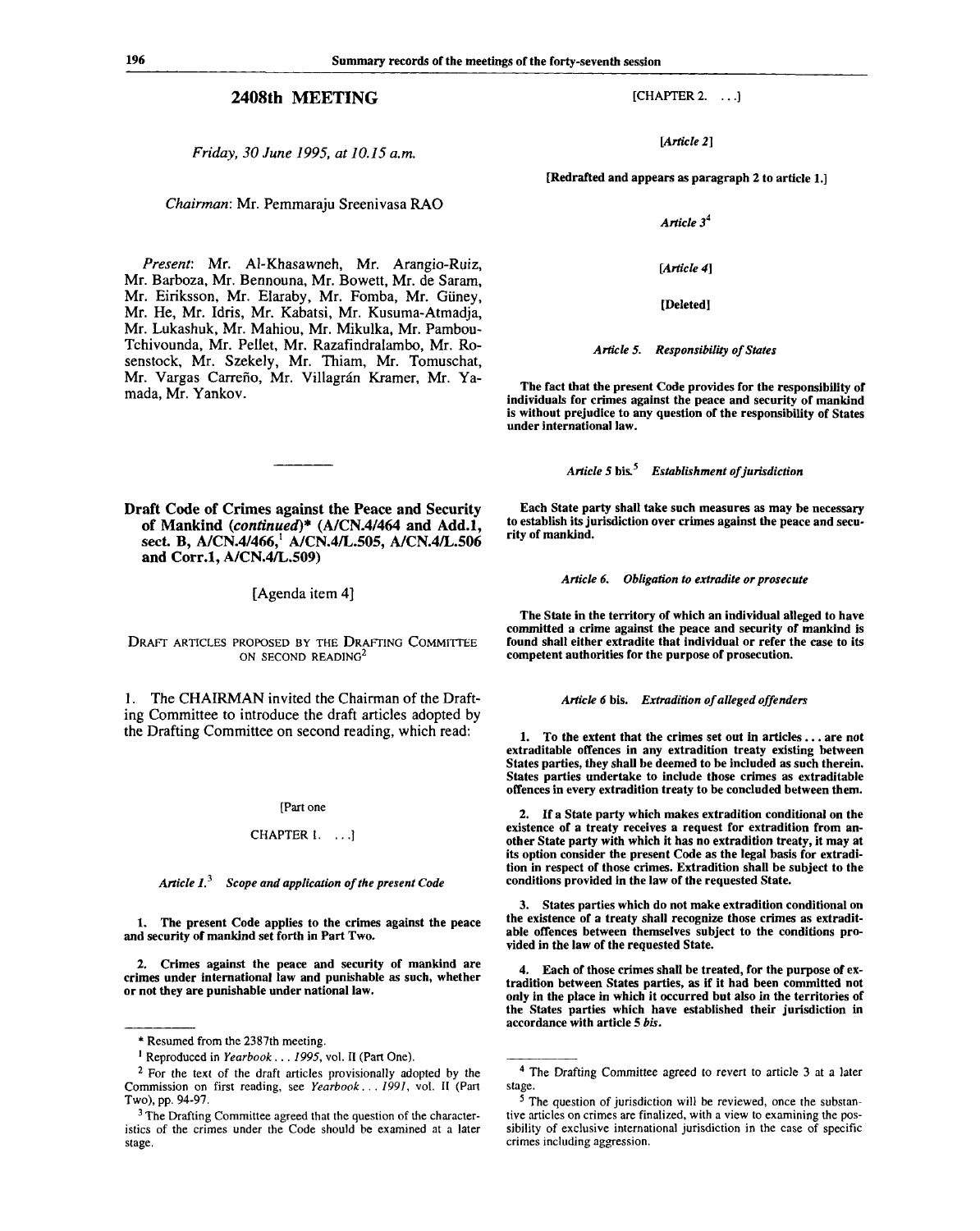### *Article 7<sup>b</sup>*

#### *Article 8. Judicial guarantees*

1. An individual charged with a crime against the peace and security of mankind shall be presumed innocent until proved guilty and shall be entitled without discrimination to the minimum guarantees due to all human beings with regard to the law and the facts and shall have the rights:

(a) In the determination of any charge against him, to have a fair and public hearing by a competent, independent and impartial tribunal duly established by law;

*(b)* To be informed promptly and in detail in a language which he understands of the nature and cause of the charge against him;

(c) To have adequate time and facilities for the preparation of his defence and to communicate with counsel of his own choosing;

*(d)* To be tried without undue delay;

*(e)* To be tried in his presence, and to defend himself in person or through legal assistance of his own choosing; to be informed, if he does not have legal assistance, of this right; and to have legal assistance assigned to him and without payment by him if he does not have sufficient means to pay for it;

*if)* To examine, or have examined, the witnesses against him and to obtain the attendance and examination of witnesses on his behalf under the same conditions as witnesses against him;

*(g)* To have the free assistance of an interpreter if he cannot understand or speak the language used in court;

*(h)* Not to be compelled to testify against himself or to confess guilt.

2. An individual convicted of a crime shall have the right to his conviction and sentence being reviewed by a higher tribunal according to law.

#### *Article 9.* Non bis in idem

1. No one shall be tried for a crime against the peace and security of mankind for which he has already been finally convicted or acquitted by an international criminal court.

2. Subject to paragraphs 3,4 and 5, no one shall be tried for a crime against the peace and security of mankind in respect of an act for which he has already been finally convicted or acquitted by a national court.

3. Notwithstanding the provisions of paragraph 2, an individual may be tried by an international criminal court for a crime against the peace and security of mankind if:

*(a)* The act which was the subject of a trial and judgement as an ordinary crime corresponds to one of the crimes characterized in the present Code; or

*(b)* The national court proceedings were not impartial or independent, were designed to shield the accused from international criminal responsibility, or the case was not diligently prosecuted.

4. Notwithstanding the provisions of paragraph 2, an individual may be tried by a national court of another State for a crime against the peace and security of mankind if:

(a) The act which was the subject of the previous judgement took place in the territory of that State; or

*(b)* That State has been the main victim of the crime.

5. In the case of a subsequent conviction under the present Code, the court, in passing sentence, shall take into account the extent to which any penalty imposed by a national court on the same person for the same act has already been served.

#### *Article 10. Non-retroactivity*

1. No one shall be convicted under the present Code for acts committed before its entry into force.

2. Nothing in this article shall preclude the trial and punishment of anyone for any act which, at the time when it was committed, was criminal in accordance with international law or national law.

#### *Article 11. Order of a Government or a superior*

The fact that an individual charged with a crime against the peace and security of mankind acted pursuant to an order of a Government or a superior does not relieve him of criminal responsibility, [but may be considered in mitigation of punishment if justice so requires].

#### *Article 12. Responsibility of the superior*

The fact that a crime against the peace and security of mankind was committed by a subordinate does not relieve his superiors of criminal responsibility, if they knew or had reason to know, in the circumstances at the time, that the subordinate was committing or was going to commit such a crime and if they did not take all necessary measures within their power to prevent or repress the crime.

#### *Article 13. Official position and responsibility*

The official position of an individual who commits a crime against the peace and security of mankind, and particularly the fact that he acts as head of State or Government, does not relieve him of criminal responsibility.

*Article 1<P*

#### [Part two

# **...I"**

#### *Article 15. Aggression*

[1. An individual who, as leader or organizer, commits an act of aggression shall be punished under the present Code.]

2. Aggression is the use of armed force by a State against the territorial integrity or political independence of another State, or in any other manner inconsistent with the Charter of the United Nations.

# **10**

#### *Article 19. Genocide*

[1. An individual who commits an act of genocide shall be punished under the present Code.]<sup>1</sup>

 $10$  Article 16 (Threat of aggression) was not referred to the Drafting Committee. Articles 15 (Aggression), 19 (Genocide), 21 (Systematic or mass violations of human rights) and 22 (Exceptionally serious war crimes) were referred to the Drafting Committee on the understanding that, in formulating those articles, the Drafting Committee would bear in mind and, at its discretion, deal with all or part of the elements of articles 17 (Intervention) and 18 (Colonial domination and other forms of alien domination), as well as 20 (Apartheid), 23 (Recruitment, use, financing and training of mercenaries) and 24 (International terrorism).

<sup>11</sup> See footnote 7 above.

<sup>&</sup>lt;sup>6</sup> The Drafting Committee agreed to revert to article 7 at a later stage.

<sup>&</sup>lt;sup>7</sup> The issue addressed in the bracketed phrase will be examined in the context of an article to be drafted on mitigating or aggravating circumstances.

<sup>&</sup>lt;sup>8</sup> The Drafting Committee agreed to revert to article 14 at a later stage.

<sup>&</sup>lt;sup>9</sup> The Drafting Committee will re-examine paragraph 1 of each of the articles of part two with a view to determining the possibility of adopting uniform language and in the light of the decision it will reach in relation to article 3.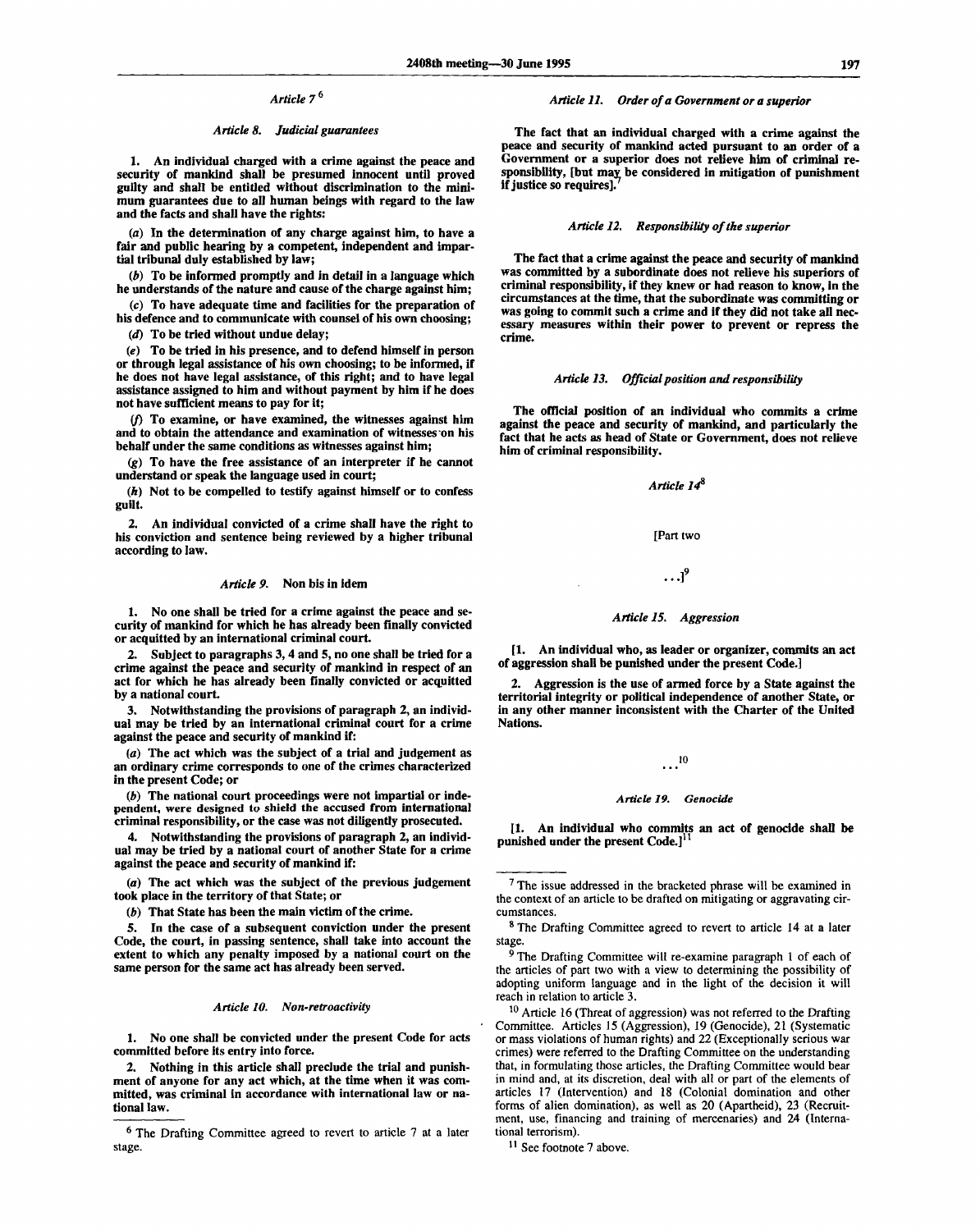**2. Genocide means any of the following acts committed with intent to destroy, in whole or in part, a national, ethnic, racial or religious group, as such:**

**(a) Killing members of the group;**

*(b)* **Causing serious bodily or mental harm to members of the group;**

**(c) Deliberately inflicting on the group conditions of life calculated to bring about its physical destruction in whole or in part;**

*(d)* **Imposing measures intended to prevent births within the group;**

*(e)* **Forcibly transferring children of the group to another group.**

**3. The following acts shall also be punishable:**

*(a)* **Conspiracy to commit genocide;**

*(b)* **Direct and public incitement to commit genocide;**

- **(c) Attempt to commit genocide;**
- *id)* **Complicity in genocide.<sup>12</sup>**

2. Mr. YANKOV (Chairman of the Drafting Committee) said that, before presenting the Drafting Committee's report (A/CN.4/L.506), he wished to draw attention to the French version of article 12, where the phrase " $ou$ *avaient des raisons de savoir"* was not felicitous and would be replaced by a more appropriate wording.

The Drafting Committee had devoted 17 meetings from 3 May to 21 June to the topic. He wished first to express his wholehearted thanks to the members of the Drafting Committee for their hard work and spirit of cooperation, and to the Special Rapporteur, Mr. Thiam, for his support and constructive attitude. He was specially grateful to Mr. Villagrán Kramer for acting as Chairman of the Drafting Committee during his own short absence from Geneva and also wished to convey his appreciation to members of the secretariat for their valuable assistance and exemplary devotion.

4. The topic had a history almost as long as the Commission itself. At its thirty-sixth session, the General Assembly had, in resolution 36/106, invited the Commission to resume its work, which had been initiated 30 years earlier, in 1951. The topic as it stood now had been included in the agenda of the Commission's thirty-fourth session, in 1982, at which time the Commission had appointed Mr. Thiam as Special Rapporteur for the topic. In General Assembly resolution 42/151, the title had been altered to speak of "crimes" rather than "offences" against the peace and security of mankind. In recalling those facts, he wished to emphasize that the exercise on which the Commission was engaged was more than the second reading of a set of draft articles; it was an important stage in a process which had a longstanding presence on the active agenda of the Commission.

5. The Drafting Committee's report was of a tentative character, for the Committee had not had enough time to complete the whole set of draft articles. At the stage of second reading, the Committee's work was normally of a 'fine-tuning'' character. In the present instance, however, the Committee had been faced with a much more substantive task because of a variety of factors. First, it should be remembered that, when adopting the draft on first reading,<sup>13</sup> the Commission had deliberately deferred

<sup>12</sup> The Drafting Committee will re-examine paragraph 3 of the article in the light of the decision it will reach in relation to article 3.

some important issues to the stage of second reading. As indicated in the Commission's report on its forty-third session,<sup>14</sup> those issues had included the question of applicable penalties and the question of whether attempt should be punishable in the case of all crimes or only some of them. Secondly, the commentaries adopted at the forty-third session indicated that on a number of issues the views of members had been divided; those divergences had, of course, resurfaced at the stage of second reading. Thirdly, the mandate given to the Drafting Committee by the Commission in plenary at the present session had implied major changes in the scope of the draft and the structure of a number of articles. It would be recalled in that connection that at its 2387th meeting, the Commission had decided to refer to the Drafting Committee articles 15 (Aggression), 19 (Genocide), 21 (Systematic or mass violations of human rights) and 22 (Exceptionally serious war crimes) for consideration on second reading in the light of the proposals contained in the Special Rapporteur's thirteenth report (A/CN.4/466) and of the comments and proposals made in the debate, on the understanding—and he wished to emphasize the point—that, in formulating those articles, the Drafting Committee would bear in mind, and at its discretion, deal with all or part of the elements of the following articles as adopted on first reading: 17 (Intervention), 18 (Colonial domination and other forms of alien domination), 20 (Apartheid), 23 (Recruitment, use, financing and training of mercenaries) and 24 (International terrorism). As a result of those three factors, the Drafting Committee had been faced with a burdensome task which could not be completed at the present session. Even those articles which the Committee had adopted and for which it was presenting a text to the plenary might have to be reviewed once the second reading of part two will have been completed. Some of the articles in question, such as the article on apartheid, could be considered under the heading of crimes against humanity. There were, of course, some other questions which remained open, particularly in connection with protection of the environment, but that was a different issue.

6. In the light of all those considerations, the Drafting Committee recommended that the plenary should consider the present report as an "interim document" and should defer adoption of the articles until its next session, when, in accordance with the timetable adopted for the remainder of the quinquennium, the second reading was to be completed and the draft Code finally adopted for submission to the General Assembly with the commentaries attached thereto. In his view, that should be one of the priority tasks of the next session.

7. Going on to introduce the text adopted by the Drafting Committee on article-by-article, he recalled that chapter I of part one of the draft Code as adopted on first reading had been entitled "Definition and characterization" and that it had consisted of articles 1 and 2, respectively entitled "Definition" and "Characterization". In the light of observations made in plenary and of the comments of Governments, and bearing in mind the Special Rapporteur's suggestions in his twelfth report,<sup>15</sup> the Committee had redrafted the two articles and

<sup>13</sup>  *Yearbook. . . 1991,* vol. II (Part Two), pp. 93 *et seq.*

<sup>14</sup> Ibid., paras. 171-172.

<sup>15</sup>  *Yearbook . . . 1994,* vol. II (Part One), document A/CN.4/460.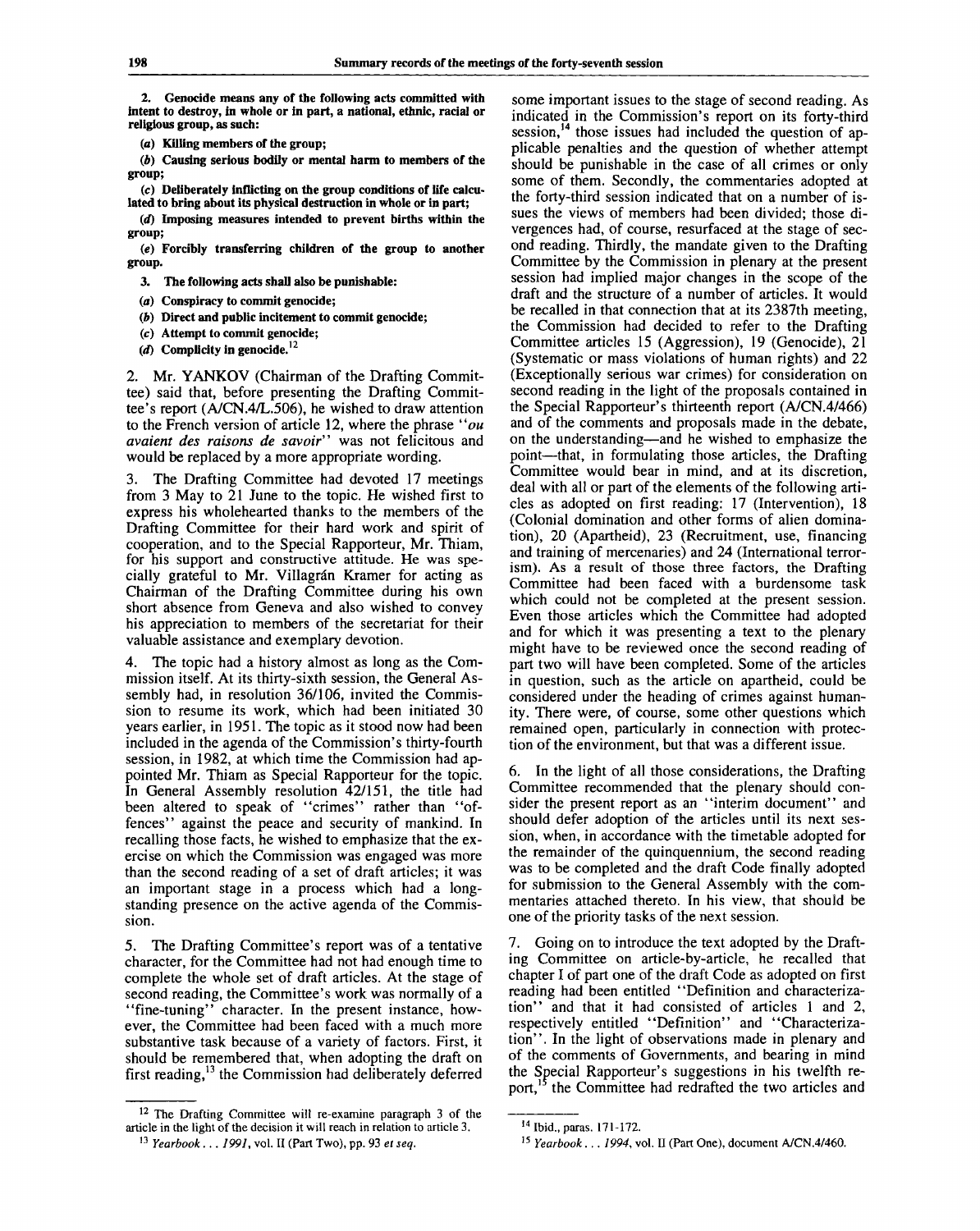had combined them in a single text now before the Commission as article 1.

8. Although entitled "Definition", article 1 as adopted on first reading had not provided a real definition but had, rather, purported to be a "scope" article. Accordingly, the Committee's reformulation, which appeared in paragraph 1 of article 1, did not alter the substance of the text adopted on first reading, except in one respect. While it restricted the scope of the draft to the crimes against the peace and security of mankind enumerated in part two, it did not exclude the possibility that there might be other crimes against the peace and security of mankind; it merely specified that only the crimes listed in part two were within the purview of the Code, a point that would be clearly explained in the commentary. The commentary would also indicate that the phrase "crimes against the peace and security of mankind", wherever it appeared in the draft, should be understood as referring to the crimes listed in part two. The Committee had considered the possibility of adding to paragraph 1 the words "hereinafter referred to as crimes against the peace and security of mankind" in order to dispel any possible misunderstanding, but had come to the conclusion that the shorter text was more appropriate and that the requisite explanation could be provided in the commentary. It would also be noted that the words "under international law", which had appeared in square brackets in the text adopted on first reading, had been deleted as they had at the present time become superfluous.

9. Article 2 as adopted on first reading had been entitled "Characterization". Some of the Governments which had commented on it had found it unnecessary and had suggested its deletion. The purpose of the article had been to establish the autonomy of the characterizations of international criminal law with regard to internal law. The Committee had seen merit in clarifying the relationship between domestic law and international law with respect to the crimes defined under the Code. Paragraph 2 of article 1 therefore established the supremacy of the characterizations of international law over those of internal law. Since that aspect was closely related to the issue of the scope of the draft Code, the Drafting Committee had agreed to cover it in paragraph 2 of article 1.

10. The title of the article had been changed to read "Scope and application of the present Code" so as to reflect the contents of the provision more closely and adequately.

11. The issue of the characteristics of crimes against the peace and security of mankind was one which deserved further attention and the Drafting Committee intended to revert to it once it had completed its work on the list of crimes to be covered and on the definition of those crimes. It would then have the requisite background material, based on the individual draft articles, for inferring, if necessary, the elements that might characterize crimes against the peace and security of mankind.

12. The title of chapter I of part one depended on the contents of the chapter and of the articles it would comprise, and had therefore been left in abeyance.

13. As to chapter II of part one (General principles), it would be remembered that the first article in that chapter had been article 3, entitled "Responsibility and punishment", which had, *inter alia,* addressed the problem of complicity and attempt, one which had not been finally settled on first reading. The Drafting Committee intended to revert to that problem and to article 3 as a whole at a later stage, on the basis of the definitions of the various crimes to be covered by the draft Code.

14. It would also be recalled that the draft adopted on first reading had contained an article 4 entitled "Motives", specifying that responsibility for a crime against the peace and security of mankind was not affected by any motives invoked by the accused. In his twelfth report the Special Rapporteur had noted that the provision had prompted reservations on the part of Governments, some of which had advocated its deletion. The Committee had taken the view that the article blurred the distinction between "motive" and "intent", and had felt that motive should be addressed in the context of extenuating or aggravating circumstances. It had therefore heeded the advice of the Special Rapporteur and it recommended that article 4 should be deleted.

15. In the view of the Drafting Committee, the function of article 5 (Responsibility of States) was that of a saving clause indicating that the criminal responsibility of an individual for a crime against the peace and security of mankind had no bearing on any question of State responsibility. The Committee had agreed that the wording adopted on first reading was problematic. Some members would have preferred to delete the article, which they regarded as an unnecessary reminder that questions of State responsibility were dealt with under another topic. Other members had thought it useful to make it clear that the criminal responsibility of an individual was without prejudice to any question of State responsibility under international law. The Committee had reformulated article 5 accordingly. The title remained unchanged. The Committee intended to consider later on the possibility of transferring the adopted text to article 1, where it would appear as paragraph 3. Turning to articles 5 *bis* and 6, and taking up article 6 first, he said that it embodied the fundamental *aut dedere autjudicare* principle underlying a large number of penal law conventions concluded over the past 25 years with a view to ensuring the punishment of a variety of crimes of international concern. The Drafting Committee had noted that the text adopted on first reading departed in several respects from the corresponding provisions of the penal law conventions in question. First, the word "try" was replaced by the words "refer the case to its competent authorities for the purpose of prosecution". The Committee had opted for the latter wording, which, aside from enjoying a wide measure of acceptance among States, had the advantage of preserving the required degree of prosecutorial discretion.

16. Secondly, the relevant provisions of the conventions in question explicitly ruled out the possibility of exceptions and specified that the obligation to extradite or prosecute was not conditional upon the offence having been committed in the territory of the State in whose territory the alleged offender was found. The Committee had examined the possibility of including parallel provi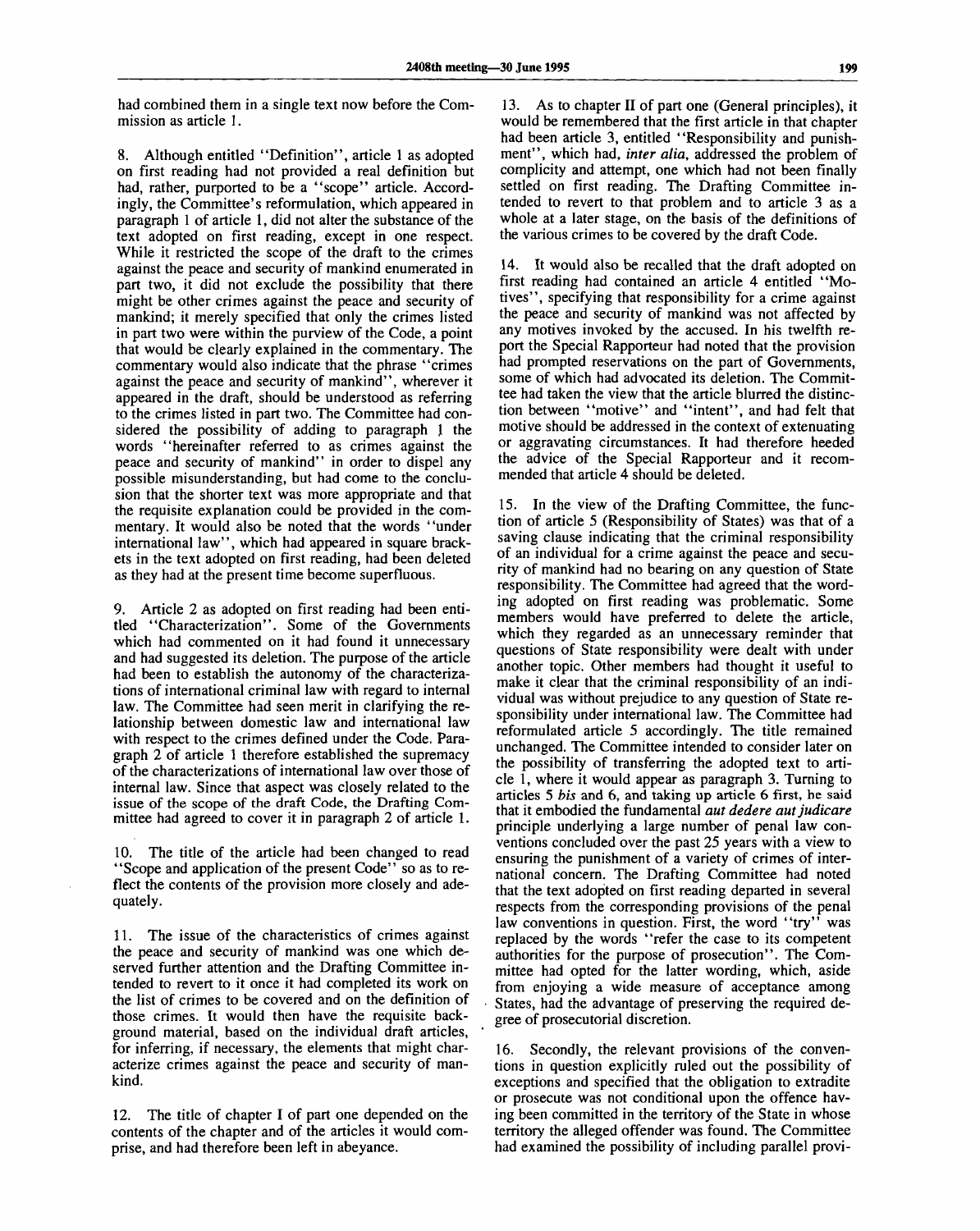sions in article 6 and had come to the conclusion that, in the context of the draft Code, such clarifications would not serve any useful purpose and might in fact detract from the absolute character of the "prosecute or extradite" obligation. The commentary would make it clear, however, that the obligation in question did not admit of any exception, that it was binding on the State in whose territory the alleged offender was found, even in the absence of any request for extradition, and that it had to be complied with in good faith and, in particular, without undue delay.

17. It would be recalled that article 6 as adopted on first reading had contained two additional paragraphs. Paragraph 2 had dealt with the question of the order of priorities to be followed by a State faced with several requests for extradition. As indicated in paragraph (4) of the commentary,<sup>16</sup> the question was highly complex: should precedence be given to territoriality, the nationality of the victim, the freedom of action of the State which had received several requests for extradition, the requirement of the proper administration of justice, or some other criterion? On first reading, the Commission had found it impossible to reconcile the various positions on that issue. It had, however, highlighted the importance of the territoriality criterion by requiring that "special consideration shall be given to the request of the State in whose territory the crime was committed". As the commentary made clear, even that compromise formula had not been generally accepted and had given rise to express reservations.

18. The same doubts had resurfaced in the Drafting Committee at the present session. It had first been pointed out that paragraph 2 amounted to a political statement entailing no obligations on the part of the State which had received the requests, and was therefore of little legal value. As regards the possibility of establishing a clear-cut order of priority among extradition requests, the prevailing view had been that legal systems varied too much in that particular respect for any attempt at unification to be likely to succeed, and that upsetting wellestablished legal traditions would reduce the acceptability of the Code itself. The Drafting Committee therefore recommended that paragraph 2 should be deleted and the matter be left to the discretion of the States concerned, it being understood that appropriate explanations would be provided in the commentary.

19. The Committee had noted that paragraph 3 no longer corresponded to the factual situation on the international scene in that, subsequent to its adoption on first reading in 1991, the draft statute for an international criminal court had been completed by the Commission and was under consideration in the Ad Hoc Committee on the Establishment of an International Criminal Court.<sup>17</sup> It had therefore agreed to delete the paragraph. However, the Committee intended to review the question of the relationship between the Code and the future statute for an international criminal court once the list of crimes under the Code had been finalized, with a view to examining the possibility of exclusive international jurisdiction in the case of specific crimes, of which aggression was one.

20. If the "prosecute or extradite" option recognized in article 6 was to be effective, either alternative should be capable of implementation. The "prosecute" option required that the State where the alleged criminal was found should have jurisdiction over the crime. That requirement was addressed in new article 5 *bis.* The text proposed by the Drafting Committee was modelled on the corresponding provision which appeared in all the penal law conventions to which he had referred earlier and was self-explanatory. Inasmuch as article 6 now laid down an obligation to "refer the case to its competent authorities"—and not an obligation to try, as provided for in the text adopted on first reading—article 5 *bis* was of special importance, bearing in mind that the whole purpose of the "extradite or prosecute" principle would be frustrated if the courts of a State in whose territory an individual alleged to have committed a crime under the Code was found were to decide, once they had been seized of the case by the competent authorities, that they lacked jurisdiction.

21. The second alternative contemplated in article 6 extradition—required a legal basis for the extradition of alleged criminals in a variety of situations so that the State where an alleged criminal was found would have a real rather than an illusory choice. Accordingly, the Drafting Committee had agreed to include in the draft an article 6 *bis,* which was closely modelled on the corresponding provision in existing conventions. That article might have to be reviewed when the question of the relationship between the Code and the statute for an international criminal court had been examined more thoroughly.

22. The Drafting Committee, which was not recommending any text for article 7, on non-applicability of statutory limitations, noted that that article had been the subject of reservations on the part of a number of States, and that existing instruments on the matter dealt only with war crimes and crimes against humanity. The Committee would, if necessary, return to the issue once it had identified and defined all the crimes to be covered by the Code.

23. Article 8 had been supported by most Governments that had commented on it and was based to a large extent on article 14 of the International Covenant on Civil and Political Rights. The Drafting Committee had made only two changes to the text adopted on first reading. The first, of a purely drafting nature, related to paragraph 1 *(e):* the corresponding provision of article 14 of the Covenant, paragraph 3 *(d),* envisaged the provision of legal assistance "in any case where the interests of justice so require" and stated that "in any such case" no payment would have to be made by the person concerned. As the text adopted on first reading had not contained the words "in any case where the interests of justice so require", the words "in any such case", which had remained in the text due to an oversight, were meaningless and had thus been deleted. The second change was substantive and consisted of the addition of a paragraph 2, on the rights of appeal, which was closely modelled on article 14, paragraph 5, of the Covenant. A right

<sup>16</sup> See *Yearbook... 1988,* vol. II (Part Two), p. 68.

<sup>&</sup>lt;sup>17</sup> Established by the General Assembly in resolution 49/53.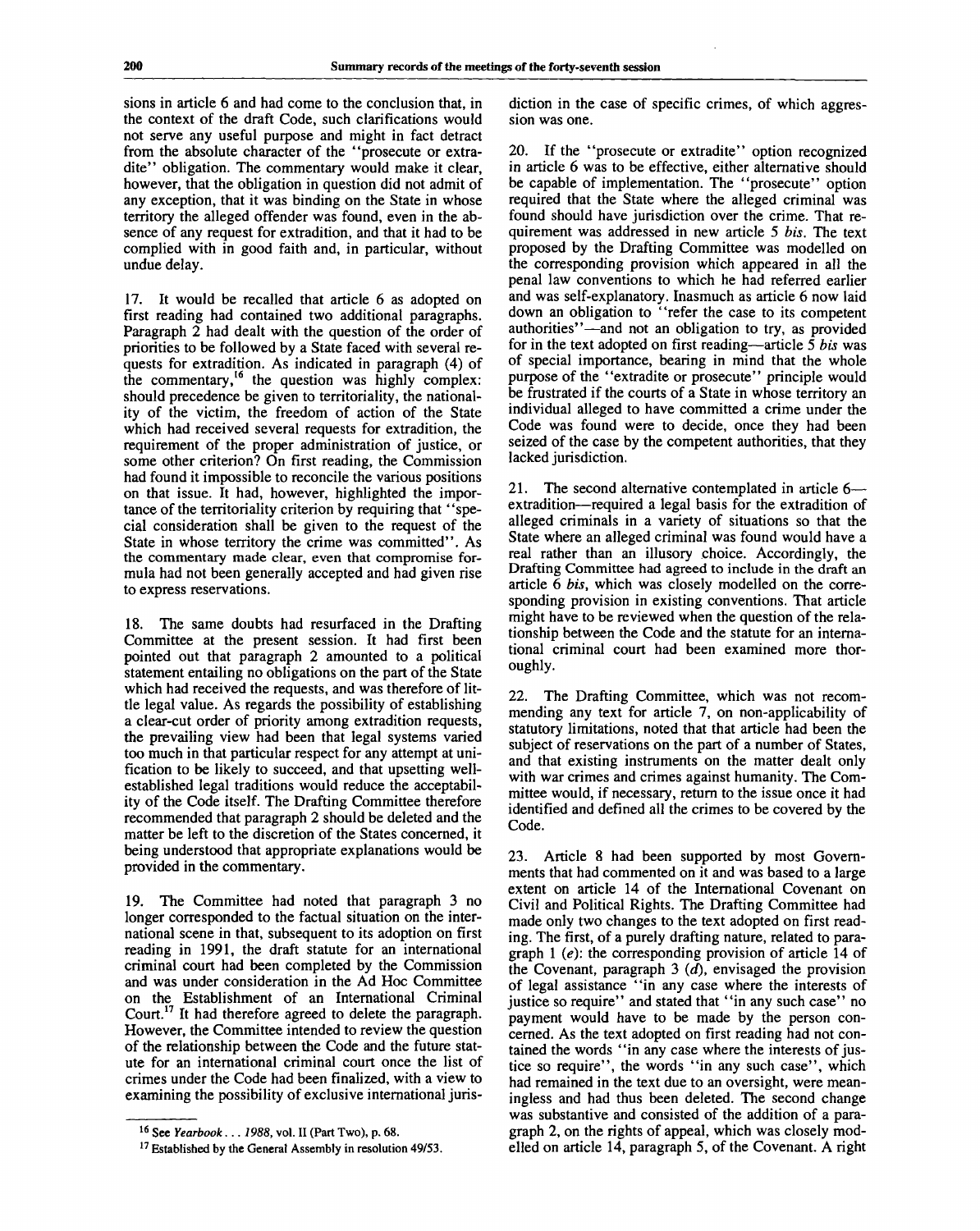of appeal was also provided for under the statutes of the International Tribunal for the Former Yugoslavia,<sup>18</sup> and the International Tribunal for Rwanda,<sup>19</sup> as well as under the draft statute for an international criminal court adopted by the Commission.

24. The Drafting Committee had discussed article 9 *(Non bis in idem)* extensively, taking into account article 10 of the statute of the International Tribunal for the Former Yugoslavia and article 42 of the draft statute for an international criminal court, which dealt with the same issue. The text before the Commission was very similar to that adopted on first reading, but with some changes.

25. Paragraph 1 of article 9 dealt with the situation in which an accused person had already been tried by an international criminal court for a crime under the Code and had been either convicted or acquitted by that court. In such a case, the *non bis in idem* principle applied fully and without exception. Accordingly, an individual who had been tried by an international court could not be tried again for the same crime by another court, whether national or international. Paragraph 1 was identical to the text adopted on first reading except for one change: the words "under this Code" had been replaced by "under the present Code", for the sake of consistency. The footnote to the paragraph which had appeared in the text adopted on first reading, and which stated that the reference to an international criminal court did not prejudge the question of the establishment of such a court, had been deleted since it was superfluous now that the Commission had finalized the draft statute for that court.

26. Paragraph 2, which applied the *non bis in idem* principle to the case where an individual had been tried by a national court, provided that a person could not be tried for a crime under the Code in respect of an act for which he had already been finally convicted or acquitted by a national court. The Drafting Committee had deleted the final clause of the paragraph adopted on first reading. That clause had made it a general condition for the application of the *non bis in idem* principle in the case of a final judgement by a national court that, in the event of conviction, the punishment must have been enforced or should be in the process of being enforced. Some members of the Drafting Committee had thought that the clause would be useful in covering situations of fraud, such as a mock trial, a light sentence or non-enforcement of the punishment, while others thought that it unduly narrowed the scope of the *non bis in idem* principle. The latter view had prevailed. The Committee considered that the *non bis in idem* principle should be preserved to the maximum extent possible, that the issue dealt with in the clause in question was in any event ancillary, and that, on the whole, the exceptions laid down in subsequent paragraphs met the concerns expressed in regard to possible fraud. For the sake of consistency, the words "under this Code", in paragraph 2, had been replaced by ' 'under the present Code''.

27. Paragraph 3, which dealt with the first of two exceptions to the general principle of *non bis in idem,* provided that a case could be reopened under specific

circumstances. The new text differed from that adopted on first reading in two major respects. First, it provided for the possibility of a retrial solely by an international criminal court and not by a national court, and secondly, in addition to the exception relating to inaccurate characterization of the act by the national court, it contemplated a further exception based on improper or unfair conduct of the initial proceedings. The wording of paragraph 3 *(b),* which dealt with the second aspect of that exception, was borrowed from article 10 of the statute of the International Tribunal for the Former Yugoslavia.

28. Paragraph 4, which laid down the second exception, permitted retrial by the national courts of specific States, namely, the State in whose territory the act which was the subject of the initial judgement had taken place, and the State which had been the main victim of the crime. The Committee realized that the reference, in paragraph 4 *(b),* to the State which "has been the main victim of the crime'' was not altogether clear and called for some explanation in the commentary. The commentary should, for instance, indicate that a State was considered to be the main victim of the crime if its nationals had been the main victims of the crime or its interests had been otherwise affected in a major respect.

29. The Drafting Committee had also borne in mind that the exceptions laid down in paragraphs 3 and 4 were viewed by some as inconsistent with the *non bis in idem* principle and had also taken into account the concern of those who considered that the possibility of retrial by a national court of a person already tried by another national court was not consistent with the requirement of respect for State sovereignty. It was the Committee's opinion that the present wording struck the right balance between the need to preserve to the maximum extent possible the integrity of the *non bis in idem* principle and the requirements of the proper administration of justice under the Code.

30. In paragraphs 2, 3 and 4, the words ' 'tried and punished" had been replaced, on a tentative basis, by the word "tried".

31. Paragraph 5 provided that, in the event of a retrial, account should be taken, when passing sentence, of previous penalties imposed and served as a result of a previous conviction. Under the text adopted on the first reading, the court was required, when passing sentence, to deduct any penalty imposed and implemented as a result of a previous conviction for the same act. The Drafting Committee considered that the more flexible wording of article 10, paragraph 3, of the statute of the International Tribunal for the Former Yugoslavia was preferable and had redrafted paragraph 5 accordingly.

32. The Drafting Committee wished to make it clear that the expression "an international criminal court" meant a court established by or with the support of the international community at large and not a court set up by some States without the support of the international community. The title of article 9 was unchanged.

33. Article 10 (Non-retroactivity) stated a basic principle of criminal law and of the law of human rights. It had not given rise to any reservations either by Governments or in the Commission. The Committee had there-

<sup>&</sup>lt;sup>18</sup> See 2379th meeting, footnote 5.

<sup>&</sup>lt;sup>19</sup> Ibid., footnote 11.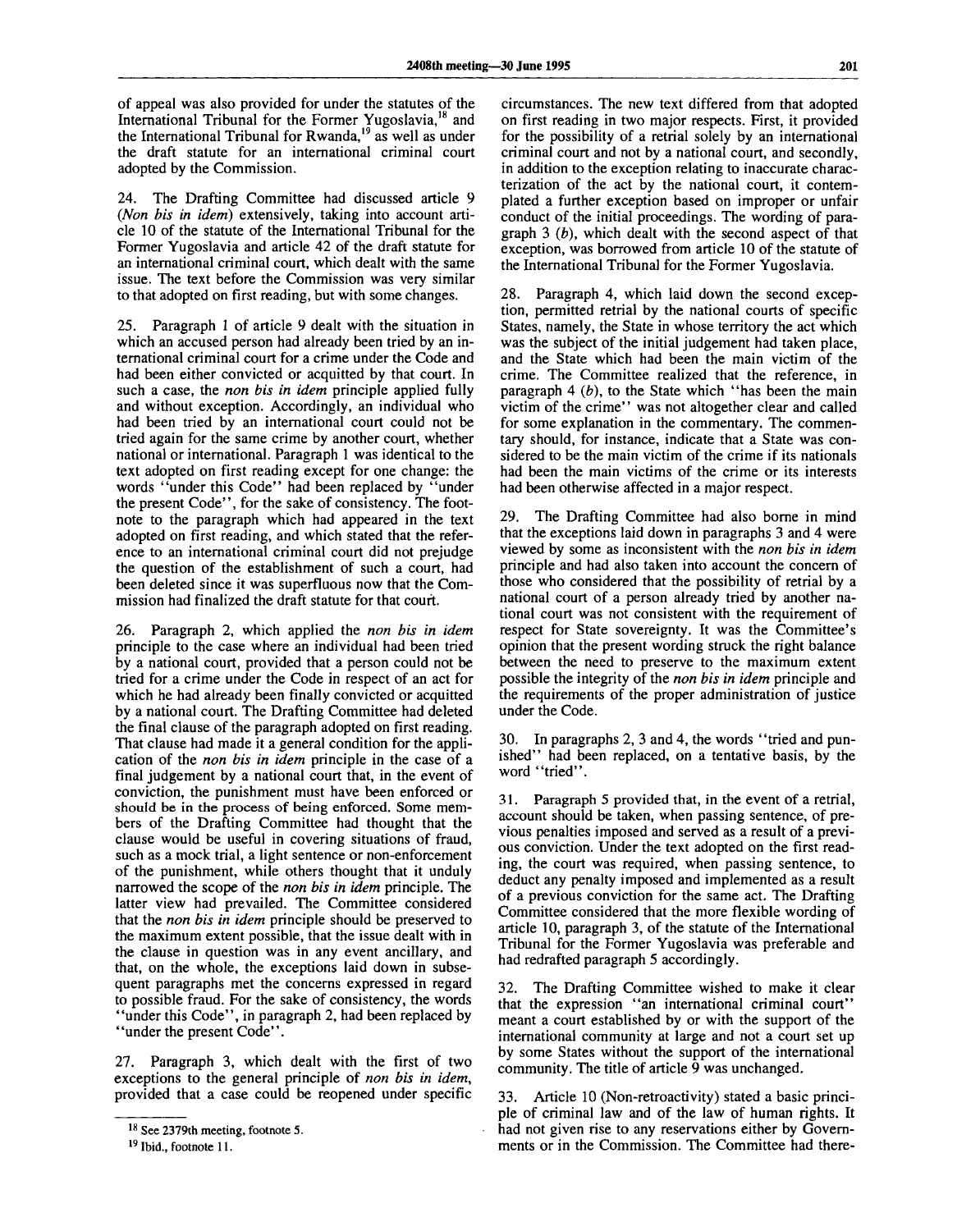fore retained the wording unchanged, except for the following minor points. In paragraph 1, the words "under this Code" had been replaced by "under the present Code". In the version of paragraph 2 adopted on first reading, the term "domestic law"—which, for the sake of consistency, had been replaced by "national law"had been qualified by the words "applicable in conformity with international law". The Drafting Committee thought the qualification was unnecessary and that the commentary could explain how the reference to national law should be interpreted. The title of the article remained unchanged.

34. In regard to article 11 (Order of a Government or a superior), the Drafting Committee had noted that the concluding phrase of the version adopted on first reading—"if, in the circumstances at the time, it was possible for him not to comply with that order"—was open to unreasonable interpretation and that, in any event, the matter should be dealt with in the context of defences. Consequently, it had agreed to delete the phrase. The Committee had further noted that, under the statute of the International Tribunal for the Former Yugoslavia the fact that a crime had been committed pursuant to a higher order could be considered in mitigation of punishment if justice so required. The Drafting Committee had agreed that a similar clause should be included in the draft Code and, specifically, in the article on mitigating or aggravating circumstances. The square brackets placed around that phrase in article 11 therefore did not indicate that there was any substantive divergence of views in the Drafting Committee but merely that the place of the clause in question in the draft articles had not been definitively decided.

35. The principle of the responsibility of the superior, laid down in article 12, had its antecedents in the jurisprudence of the international military tribunals established after the Second World War and in the texts on international criminal law adopted at that time. The Drafting Committee had made two changes to the text adopted on first reading, which had provided for the responsibility of superiors when two conditions were met. The first condition had been that the superiors knew or had information enabling them to conclude, in the circumstances at the time, that the subordinate was committing or was going to commit a crime. That wording, taken from article 86, paragraph 2, of the Protocol additional to the Geneva Conventions of 12 August 1949, and relating to the protection of victims of international armed conflicts (Protocol I), was too loose in the context of the draft Code and would lend itself to a variety of interpretations that might allow superiors to evade responsibility. The Drafting Committee had therefore replaced the phrase "had information enabling them to conclude" by "had reason to know", which was borrowed from article 7, paragraph 3, of the statute of the International Tribunal for the Former Yugoslavia, and was not so open to subjective interpretation. The second condition had been that the superiors did not take all feasible measures within their power to prevent or repress the crime. There again, the Drafting Committee considered it important to eliminate subjective notions and had replaced the criterion of feasibility with the criterion of necessity, which it viewed as more objective. The title of the article remained unchanged.

36. The Drafting Committee noted that, while the text of article 13 (Official position and responsibility) adopted on first reading had not given rise to any objections, some States had raised the issue of the possible immunity of officials, including heads of State or Government, from judicial process. In the opinion of the Drafting Committee, the issue was a matter of implementation and should not be dealt with in the part of the Code on general principles. Procedural concerns should not affect the principle that, whenever a head of State or Government committed a crime against the peace and security of mankind, he should be prosecuted. Accordingly, the Committee recommended that article 13 should remain unchanged.

37. Article 14 (Defences and extenuating circumstances), as adopted on first reading, had given rise to many reservations on the part of Governments and therefore required careful study. As indicated in the report of the Drafting Committee, it intended to revert to that article at a later stage.

38. In regard to part two of the draft, entitled "Crimes against the peace and security of mankind" adopted on first reading, the Drafting Committee had had time to work out tentative drafts only for the article on aggression (former art. 15) and the article on genocide (former art. 19). The texts before the Commission were therefore highly provisional. The Committee had also achieved only partial results with regard to article 22 on war crimes, which would of course provide the point of departure for future work on the article.

39. On first reading, the Commission had included a paragraph at the beginning of each of the articles in part two which dealt with two questions, identification of the person or persons to whom responsibility for each crime could be ascribed, and penalties. The opening paragraphs prepared by the Drafting Committee on second reading, on a very preliminary basis, dealt only with the first of those questions, the Committee's intention being to deal separately with the question of penalties. At that stage, paragraph 1 of both articles 15 and 19, which appeared between square brackets, had been included merely as a tool to make it easier to understand subsequent paragraphs. As indicated in the report of the Drafting Committee, the Committee would at a later stage re-examine each of the articles in part two in the light of the decision it would take on article 3 and with a view to deciding whether it would be possible to adopt uniform language.

40. In the article on aggression (provisionally numbered article 15), paragraph 1, between square brackets, retained the expression "as leader or organizer", which appeared in the Charter of the Nürnberg Tribunal<sup>20</sup> and in the Charter of the Tokyo Tribunal,<sup>21</sup> and recognized the fact that aggression was always committed by individuals occupying the highest decision-making positions in the political or military apparatus of the State or in its financial and economic life. At the present stage, how-

<sup>&</sup>lt;sup>20</sup> Ibid., footnote 12.

<sup>&</sup>lt;sup>21</sup> Charter of the International Military Tribunal for the trial of the major war criminals in the Far East, Tokyo, 19 January 1946, *Documents on American Foreign Relations* (Princeton University Press, vol. VIII, 1948), pp. 354 *et seq.*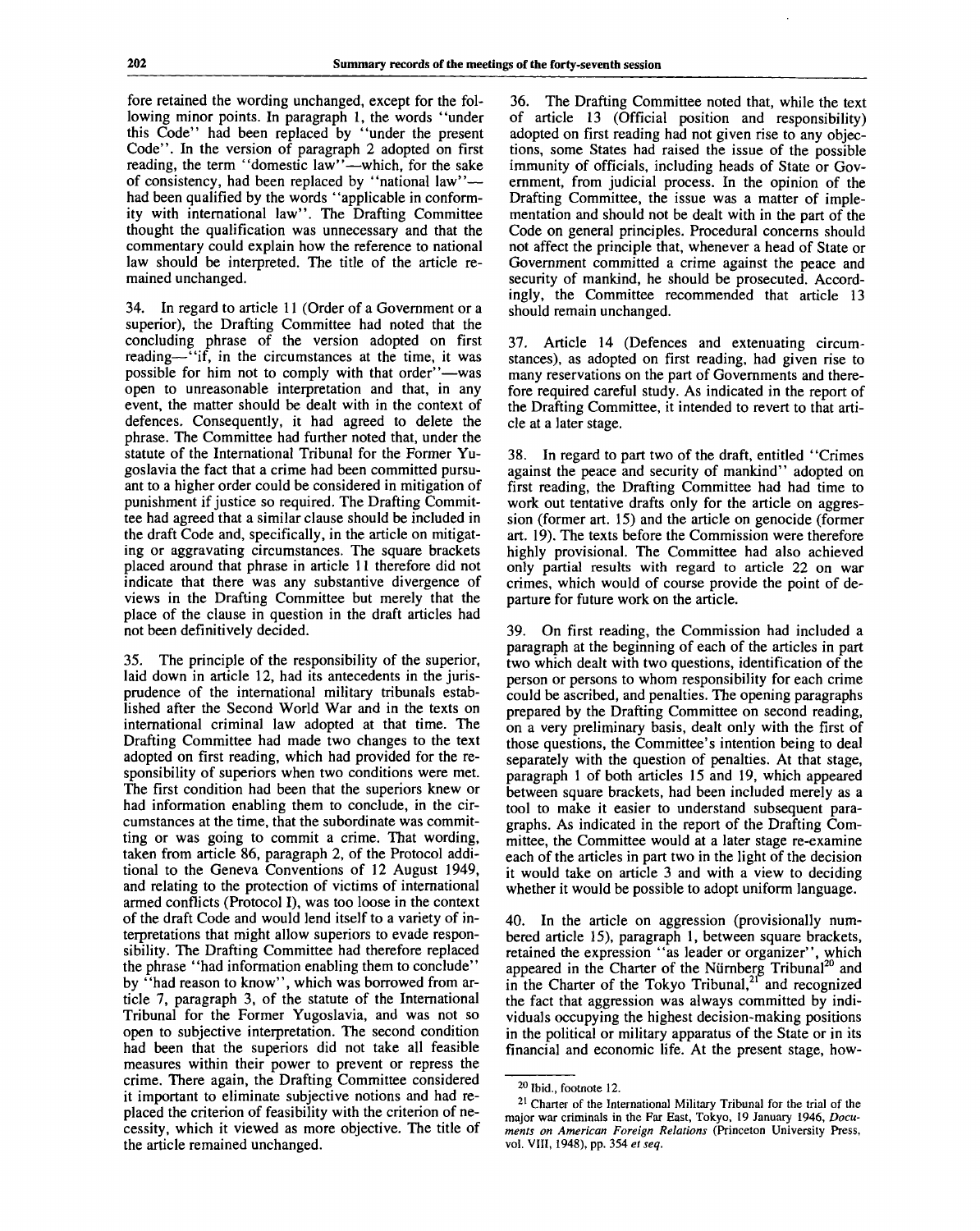ever, the Drafting Committee had restricted the scope of the paragraph to the commission of an act of aggression, leaving aside the planning or ordering of such an act, two notions which might be covered by article 3. He would reiterate that it had been generally agreed that paragraph 1 of article 15 would be reviewed, and that its purpose was simply to indicate the problems that still awaited a solution. As the Special Rapporteur had pointed out in his thirteenth report, all the paragraphs in article 15, except paragraphs 1 and 2, had given rise to much criticism by Governments. The Drafting Committee had therefore followed the Special Rapporteur's advice and deleted paragraphs 3 to 7. Paragraph 2 of the article had given rise to divergent views, the positions in the Drafting Committee being almost equally divided on the desirability of establishing a threshold below which the use of armed force would not qualify as a crime against the peace and security of mankind. While some members considered it essential to establish such a threshold in order to limit the scope of the Code to sufficiently serious acts, others took the view—which had prevailed and was reflected in the text before the Commission—that the use of armed force "against the territorial integrity or political independence of another State" was by definition a serious matter and that no further qualification was required. The definition of aggression proposed in paragraph 2 reproduced the terms of Article 2, paragraph 4, of the Charter of the United Nations.

41. The brackets around paragraph 1 of article 19 indicated that the wording was to be reviewed at a later stage. As tentatively formulated, the paragraph referred only to the commission of an act of genocide, unlike the text adopted on first reading, which had also referred to the ordering of such an act. The latter concept would be reviewed in the context of article 3 of the draft. Paragraph 2 of article 19 reproduced article II of the Convention on the Prevention and Punishment of the Crime of Genocide, while paragraph 3 was closely modelled on article III of the Convention. As indicated in the report of the Drafting Committee, the Committee would reexamine paragraph 3 in the light of the decision it reached in relation to article 3.

42. Action by the Commission on the articles he had introduced would be premature at that point, since almost all of them might have to be re-examined when the articles in part two had been reviewed. At that stage, therefore, the Commission might wish simply to take note of the report. He apologized for the length of his statement, but felt that such detailed treatment was important for the future work of the Commission and for the purposes of the commentary to be prepared by the Special Rapporteur. He trusted that, at the Commission's next session, the Drafting Committee would be granted sufficient time to enable it to complete its task.

43. The CHAIRMAN thanked the Chairman of the Drafting Committee for his introduction. He congratulated the members of the Drafting Committee on their diligent work in preparing the improved version of articles on second reading and asked the members of the Commission whether they wished to comment.

44. Mr. BENNOUNA said that he was unclear on one point. As he understood it, the Chairman of the Drafting Committee was asking the Commission not to open the discussion, but simply to take note of the articles, which were not definitive. If, however, the articles were intended to be definitive, he would want to comment on the definition of aggression in article 15, paragraph 2, which in his view was at variance with all legal opinion on the subject. A distinction had always been made between minor acts of force and acts of such seriousness that they constituted aggression. Consequently, although any violation of the territorial integrity of another State was serious, it was essential to decide whether the violation was deliberate and wrongful and whether it was of some dimension. Reproducing the terms of Article 2, paragraph 4, of the Charter of the United Nations was not adequate in the present instance.

45. Mr. YANKOV (Chairman of the Drafting Committee), speaking on a point of clarification, said that the Drafting Committee had proceeded on the understanding that its report was preliminary. That did not mean the Committee had not adopted certain articles; some had, in fact, been adopted by consensus. The articles as a whole had not, however, been completed and were provisional. It should be placed on record that the report of the Drafting Committee reflected the work of that body and its adoption of certain articles, but that specific articles needed further consideration.

46. Mr. KUSUMA-ATMADJA commended the Chairman of the Drafting Committee on his meticulous, fair and helpful report.

47. In his opinion, it all depended on how the term "aggression" was defined. Draft article 15, paragraph 1, had been placed in square brackets, and rightly so, because aggression could be overt and official or it could be carried out through the invisible arm of a Government. For example, his own country, which was large, had been the victim of such adventures and they had only come to light many years later.

48. Mr. ARANGIO-RUIZ said that he wanted to make two points. First, the definition of aggression in article 15, paragraph 2, was rather too close to the wording of Article 2, paragraph 4, of the Charter. The provision under consideration dealt with crimes, and therefore a phrase might be inserted in the first line to indicate that the use of armed force by a State, in order to qualify as a crime under the Code, must be deliberately directed against the territorial integrity or political independence of another State. It must be possible to differentiate for cases in which force was used without aggressive intent, perhaps by mistake.

49. Second, and more important, the Code should state that its substantive provisions should become part and parcel of the domestic law of the signatory States. That idea could most readily be inserted as a new paragraph 3 in article 1.

50. Mr. MAHIOU said that he had not been a member of the Drafting Committee and therefore was all the more grateful for an informative report and for the many improvements made to the draft articles. The report had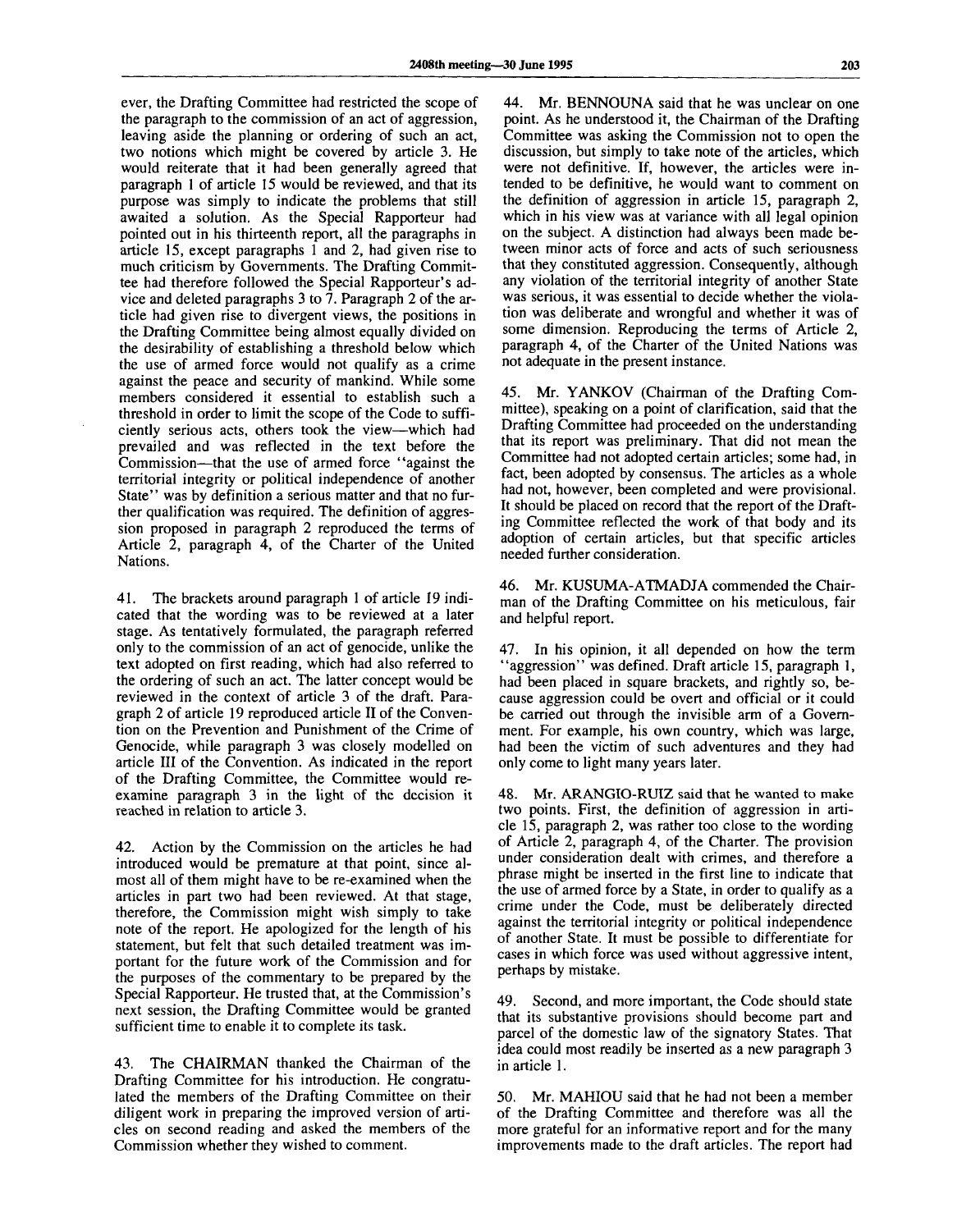helped to obviate many of the questions he had had, but some still persisted.

51. As to the presentation of the report of the Drafting Committee, he assumed that it was the Drafting Committee's intention to discuss articles 17, 18, 20 and 23 later. For his part, he would not be in favour of deleting all those articles.

52. Mr. EIRIKSSON, referring to Mr. Bennouna's remarks, stressed that the articles in the report had been adopted by the Drafting Committee. The preliminary nature of the report was reflected in the footnotes to certain articles and in the square brackets in others.

53. Concerning article 15, he drew attention to the Definition of Aggression adopted by the General Assem $b\text{ly}^{22}$  and pointed out that the Drafting Committee had discussed whether the Security Council should play a role in the determination of aggression. A decision had been taken in respect of the draft statute, but nothing comparable had been decided with regard to a definition of aggression for the draft Code.

54. In his view, there was a significant difference between the paragraph as adopted by the Drafting Committee and Article 2, paragraph 4, of the Charter. Lastly, article 15 was not meant to deal with cases of accidental aggression.

55. Mr. VILLAGRAN KRAMER said that in the coming year, he would be submitting a written proposal to reflect the modifications to the Protocol of Amendment to the Inter-American Treaty of Reciprocal Assistance (Rio Treaty) with regard to aggression itself.

56. He sought clarification from the Chairman as to whether the report of the Chairman of the Drafting Committee would be incorporated in the Commission's report to the General Assembly with some mention of the articles as they stood.

57. The CHAIRMAN said that that would be clarified when the report was adopted; he saw no need to anticipate the matter.

58. Mr. ELARABY said that the implications of article 15, paragraph 2, needed to be considered in depth. Although the Definition of Aggression had been adopted, many were not happy with it.

59. As he saw it, there was a danger of confusion between the notion of prohibition of the use of force as set out in Article 2, paragraph 4, of the Charter, and which should be broadly interpreted, and the notion of armed force in article 15, paragraph 2, of the draft articles, or "armed attack", to use the term in Article 51 of the Charter, which should be restricted to prevent States from taking action and then claiming that they had done so in self-defence. The Commission seemed to be departing from the Charter, because a consequence of article 15, paragraph 2, was that if States used force, but not armed force, it would not be considered aggression.

60. Any legally binding provision on aggression must not in any way affect the prohibition of the use of force contained in the Charter.

61. Mr. THIAM (Special Rapporteur) said that the Commission had been working on a definition of aggression for years. Indeed, the complexity of the matter was illustrated by the fact that the draft had been adopted in the Committee by a very close vote: six in favour and five against.

62. Some members endorsed the definition of aggression as it currently appeared in article 15. Others were of the view that the definition was too broad and should somehow be qualified, in particular by introducing the notion of gravity. Mr. Arangio-Ruiz wanted to incorporate the element of intent in the definition. While not opposed to such a modification, he wished to point out that the notion of intent was already implicit in the definition of crime. Under international and national criminal law, there could be no crime without intent. The sole category where intent was not present was that of minor offences.

63. Mr. GUNEY said that he shared fully the concerns expressed by Mr. Mahiou in respect of draft articles 17, 18, 20, 23 and, in particular, 24. What exactly was the future of those articles?

64. Mr. ROSENSTOCK said that the report of the Drafting Committee was simply the outline of "work in progress". When it resumed its work on draft article 3, the Drafting Committee should bear in mind that, as the Special Rapporteur had just pointed out, intent or *mens rea,* was an indispensable element of any activity which was considered as criminal.

65. While not agreeing with all the solutions they had offered, he shared the views of those who criticized, for various reasons, the inadequacy of the current definition of aggression, as contained in article 15. In terms of article 19 he hoped that the commentary would reflect that specific intent was an essential element of the crime of genocide and that the expression was understood to mean an intent to destroy a substantial part of the group in question.

66. He endorsed the decision to delete article 4 and the bracketed words at the end of article 11. That did not, however, imply that the deleted material might not be used elsewhere in the draft.

67. If the Commission broadened the scope of the matters before the Drafting Committee, it would not be able to achieve its goal of completing its work on the topic at the next session in 1996.

68. The Commission would be well-advised to recall the comment on the difficulty, if not the impossibility, of defining aggression.

69. Mr. LUKASHUK said that the report of the Drafting Committee was a very important document. Perhaps as in the glosses by manuscript copiers in the Middle Ages, the members of the Commission should make some reference somewhere to their own diligent efforts, in particular those of the Special Rapporteur and the Drafting Committee.

<sup>&</sup>lt;sup>22</sup> General Assembly resolution 3314 (XXIX).